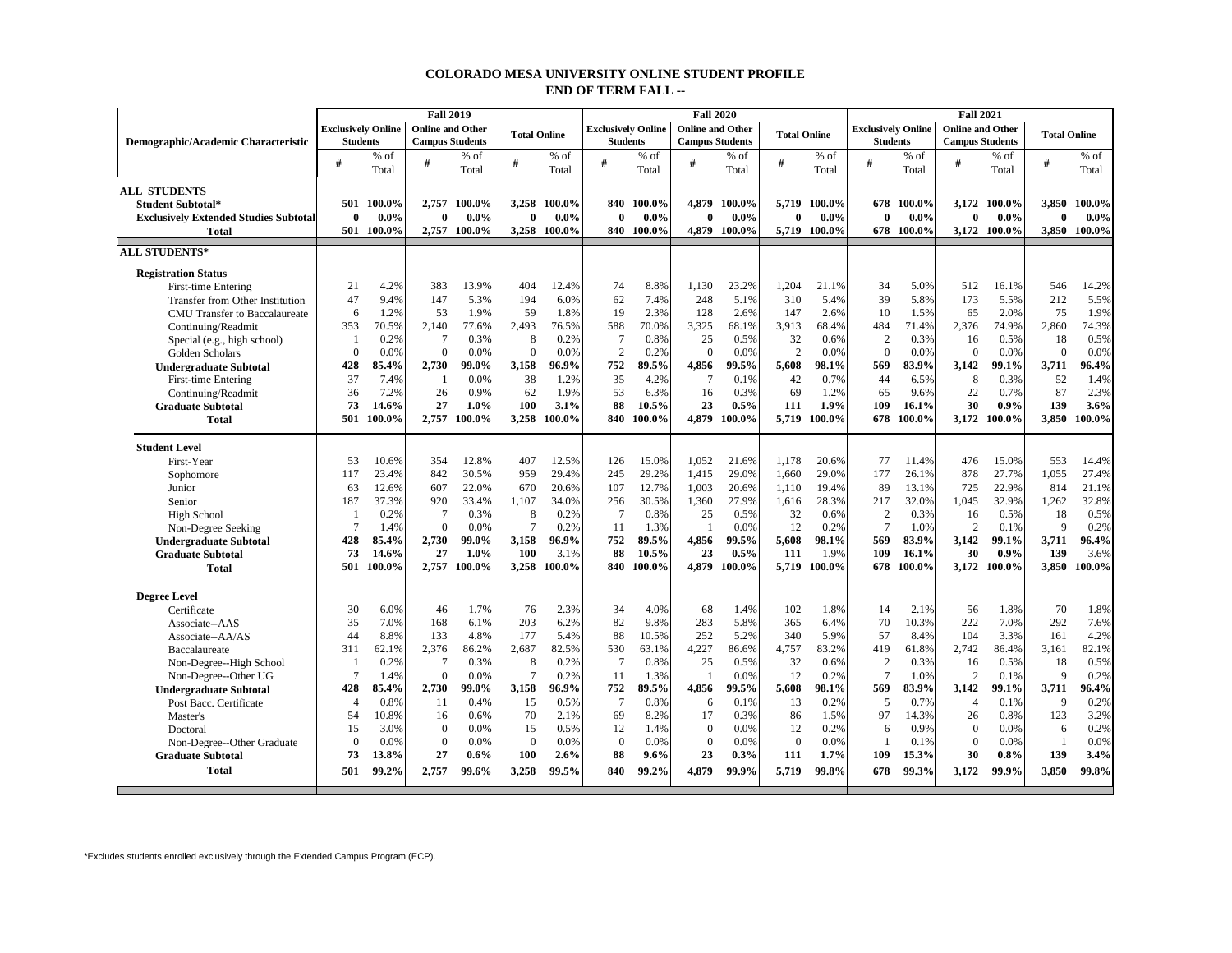## **COLORADO MESA UNIVERSITY ONLINE STUDENT PROFILE END OF TERM FALL --**

|                                     |                                              |        | <b>Fall 2019</b>                                  |              |                     |              | <b>Fall 2020</b>                             |            |                                                   |              |                     |              |                                              | <b>Fall 2021</b> |                                                   |              |                     |              |  |  |
|-------------------------------------|----------------------------------------------|--------|---------------------------------------------------|--------------|---------------------|--------------|----------------------------------------------|------------|---------------------------------------------------|--------------|---------------------|--------------|----------------------------------------------|------------------|---------------------------------------------------|--------------|---------------------|--------------|--|--|
|                                     | <b>Exclusively Online</b><br><b>Students</b> |        | <b>Online and Other</b><br><b>Campus Students</b> |              | <b>Total Online</b> |              | <b>Exclusively Online</b><br><b>Students</b> |            | <b>Online and Other</b><br><b>Campus Students</b> |              | <b>Total Online</b> |              | <b>Exclusively Online</b><br><b>Students</b> |                  | <b>Online and Other</b><br><b>Campus Students</b> |              | <b>Total Online</b> |              |  |  |
| Demographic/Academic Characteristic |                                              | $%$ of |                                                   | $%$ of       |                     | $%$ of       |                                              | $%$ of     |                                                   | $%$ of       |                     | $%$ of       |                                              | $%$ of           |                                                   | $%$ of       |                     | $%$ of       |  |  |
|                                     | #                                            | Total  | #                                                 | Total        | #                   | Total        | #                                            | Total      | #                                                 | Total        | #                   | Total        | #                                            | Total            | #                                                 | Total        | #                   | Total        |  |  |
|                                     |                                              |        |                                                   |              |                     |              |                                              |            |                                                   |              |                     |              |                                              |                  |                                                   |              |                     |              |  |  |
| <b>UNDERGRADUATE STUDENTS*</b>      |                                              |        |                                                   |              |                     |              |                                              |            |                                                   |              |                     |              |                                              |                  |                                                   |              |                     |              |  |  |
| <b>Credit Hour Load</b>             |                                              |        |                                                   |              |                     |              |                                              |            |                                                   |              |                     |              |                                              |                  |                                                   |              |                     |              |  |  |
| 6 or fewer hours                    | 234                                          | 54.7%  | 60                                                | 2.2%         | 294                 | 9.3%         | 297                                          | 39.5%      | 84                                                | 1.7%         | 381                 | 6.8%         | 252                                          | 44.3%            | 56                                                | 1.8%         | 308                 | 8.3%         |  |  |
| $7 - 9$ hours                       | 74                                           | 17.3%  | 123                                               | 4.5%         | 197                 | 6.2%         | 128                                          | 17.0%      | 171                                               | 3.5%         | 299                 | 5.3%         | 105                                          | 18.5%            | 131                                               | 4.2%         | 236                 | 6.4%         |  |  |
| 10 hours                            | 18                                           | 4.2%   | 39                                                | 1.4%         | 57                  | 1.8%         | 26                                           | 3.5%       | 74                                                | 1.5%         | 100                 | 1.8%         | 18                                           | 3.2%             | 58                                                | 1.8%         | 76                  | 2.0%         |  |  |
| 11 hours                            | 12                                           | 2.8%   | 28                                                | 1.0%         | 40                  | 1.3%         | 14                                           | 1.9%       | 48                                                | 1.0%         | 62                  | 1.1%         | 11                                           | 1.9%             | 38                                                | 1.2%         | 49                  | 1.3%         |  |  |
| <b>Part-time Subtotal</b>           | 338                                          | 79.0%  | 250                                               | 9.2%         | 588                 | 18.6%        | 465                                          | 61.8%      | 377                                               | 7.8%         | 842                 | 15.0%        | 386                                          | 67.8%            | 283                                               | $9.0\%$      | 669                 | 18.0%        |  |  |
| 12 hours                            | 42                                           | 9.8%   | 513                                               | 18.8%        | 555                 | 17.6%        | 129                                          | 17.2%      | 896                                               | 18.5%        | 1,025               | 18.3%        | 100                                          | 17.6%            | 621                                               | 19.8%        | 721                 | 19.4%        |  |  |
| 13 hours                            | 18                                           | 4.2%   | 448                                               | 16.4%        | 466                 | 14.8%        | 82                                           | 10.9%      | 852                                               | 17.5%        | 934                 | 16.7%        | 36                                           | 6.3%             | 530                                               | 16.9%        | 566                 | 15.3%        |  |  |
| $14-16$ hours                       | 25                                           | 5.8%   | 1,167                                             | 42.7%        | 1,192               | 37.7%        | 65                                           | 8.6%       | 2,205                                             | 45.4%        | 2,270               | 40.5%        | 41                                           | 7.2%             | 1,349                                             | 42.9%        | 1,390               | 37.5%        |  |  |
| 17 or more hours                    | 5                                            | 1.2%   | 352                                               | 12.9%        | 357                 | 11.3%        | 11                                           | 1.5%       | 526                                               | 10.8%        | 537                 | 9.6%         | 6                                            | 1.1%             | 359                                               | 11.4%        | 365                 | 9.8%         |  |  |
| <b>Full-time Subtotal</b>           | 90                                           | 21.0%  | 2,480                                             | 90.8%        | 2,570               | 81.4%        | 287                                          | 38.2%      | 4.479                                             | 92.2%        | 4.766               | 85.0%        | 183                                          | 32.2%            | 2,859                                             | 91.0%        | 3.042               | 82.0%        |  |  |
| <b>Total</b>                        | 428                                          | 100.0% | 2,730                                             | 100.0%       | 3,158               | 100.0%       | 752                                          | 100.0%     | 4,856                                             | 100.0%       | 5,608               | 100.0%       | 569                                          | 100.0%           | 3,142                                             | 100.0%       | 3,711               | 100.0%       |  |  |
| Age                                 |                                              |        |                                                   |              |                     |              |                                              |            |                                                   |              |                     |              |                                              |                  |                                                   |              |                     |              |  |  |
| 17 years or younger                 |                                              | 0.2%   | 23                                                | 0.8%         | 24                  | 0.8%         | 9                                            | 1.2%       | 36                                                | 0.7%         | 45                  | 0.8%         | 3                                            | 0.5%             | 21                                                | 0.7%         | 24                  | 0.6%         |  |  |
| 18 - 21 years                       | 74                                           | 17.3%  | 1,781                                             | 65.2%        | 1,855               | 58.7%        | 232                                          | 30.9%      | 3,486                                             | 71.8%        | 3,718               | 66.3%        | 166                                          | 29.2%            | 2,169                                             | 69.0%        | 2,335               | 62.9%        |  |  |
| 22 - 24 years                       | 89                                           | 20.8%  | 483                                               | 17.7%        | 572                 | 18.1%        | 150                                          | 19.9%      | 720                                               | 14.8%        | 870                 | 15.5%        | 118                                          | 20.7%            | 526                                               | 16.7%        | 644                 | 17.4%        |  |  |
| <b>Traditional Age Subtotal</b>     | 164                                          | 38.3%  | 2,287                                             | 83.8%        | 2,451               | 77.6%        | 391                                          | 52.0%      | 4,242                                             | 87.4%        | 4,633               | 82.6%        | 287                                          | 50.4%            | 2,716                                             | 86.4%        | 3,003               | 80.9%        |  |  |
| 25 - 34 years                       | 143                                          | 33.4%  | 304                                               | 11.1%        | 447                 | 14.2%        | 231                                          | 30.7%      | 369                                               | 7.6%         | 600                 | 10.7%        | 171                                          | 30.1%            | 311                                               | 9.9%         | 482                 | 13.0%        |  |  |
| 35 - 44 years                       | 86                                           | 20.1%  | 94                                                | 3.4%         | 180                 | 5.7%         | 83                                           | 11.0%      | 181                                               | 3.7%         | 264                 | 4.7%         | 73                                           | 12.8%            | 89                                                | 2.8%         | 162                 | 4.4%         |  |  |
| 45 - 54 years                       | 31                                           | 7.2%   | 34                                                | 1.2%         | 65                  | 2.1%         | 39                                           | 5.2%       | 52                                                | 1.1%         | 91                  | 1.6%         | 34                                           | 6.0%             | 23                                                | 0.7%         | 57                  | 1.5%         |  |  |
| 55 years and older                  |                                              | 0.9%   | 11                                                | 0.4%         | 15                  | 0.5%         | $\mathbf{8}$                                 | 1.1%       | 12                                                | 0.2%         | 20                  | 0.4%         | $\overline{4}$                               | 0.7%             | 3                                                 | 0.1%         |                     | 0.2%         |  |  |
| <b>Non-traditional Age Subtotal</b> | 264                                          | 61.7%  | 443                                               | 16.2%        | 707                 | 22.4%        | 361                                          | 48.0%      | 614                                               | 12.6%        | 975                 | 17.4%        | 282                                          | 49.6%            | 426                                               | 13.6%        | 708                 | 19.1%        |  |  |
| No data                             | 0                                            | 0.0%   | $\mathbf{0}$                                      | 0.0%         | $\mathbf{0}$        | 0.0%         | $\mathbf{0}$                                 | 0.0%       | $\Omega$                                          | 0.0%         | $\mathbf{0}$        | 0.0%         | $\mathbf{0}$                                 | 0.0%             | $\mathbf{0}$                                      | 0.0%         | $\theta$            | 0.0%         |  |  |
| <b>Total</b>                        | 428                                          | 100.0% |                                                   | 2,730 100.0% |                     | 3,158 100.0% | 752                                          | 100.0%     |                                                   | 4,856 100.0% |                     | 5,608 100.0% | 569                                          | 100.0%           | 3,142                                             | $100.0\%$    | 3,711               | 100.0%       |  |  |
| Gender                              |                                              |        |                                                   |              |                     |              |                                              |            |                                                   |              |                     |              |                                              |                  |                                                   |              |                     |              |  |  |
| Male                                | 97                                           | 22.7%  | 1,077                                             | 39.5%        | 1,174               | 37.2%        | 254                                          | 33.8%      | 2,108                                             | 43.4%        | 2,362               | 42.1%        | 204                                          | 35.9%            | 1,415                                             | 45.0%        | 1,619               | 43.6%        |  |  |
| Female                              | 331                                          | 77.3%  | 1,653                                             | 60.5%        | 1,984               | 62.8%        | 498                                          | 66.2%      | 2,748                                             | 56.6%        | 3.246               | 57.9%        | 365                                          | 64.1%            | 1,727                                             | 55.0%        | 2.092               | 56.4%        |  |  |
| <b>Total</b>                        | 428                                          | 100.0% |                                                   | 2,730 100.0% | 3,158               | 100.0%       |                                              | 752 100.0% | 4,856                                             | $100.0\%$    |                     | 5,608 100.0% | 569                                          | 100.0%           |                                                   | 3,142 100.0% |                     | 3,711 100.0% |  |  |
|                                     |                                              |        |                                                   |              |                     |              |                                              |            |                                                   |              |                     |              |                                              |                  |                                                   |              |                     |              |  |  |